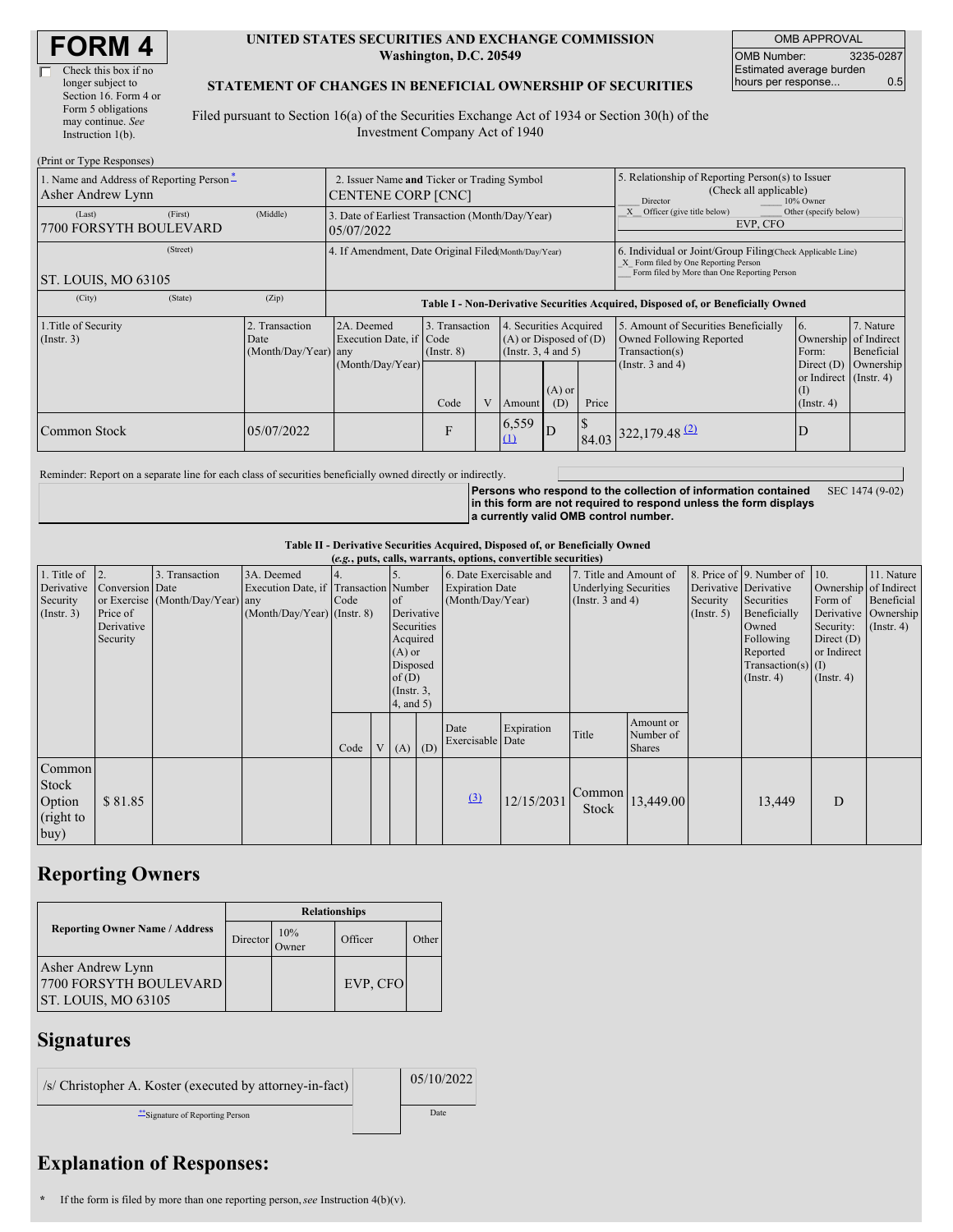**\*\*** Intentional misstatements or omissions of facts constitute Federal Criminal Violations. *See* 18 U.S.C. 1001 and 15 U.S.C. 78ff(a).

- **( 1)** Shares withheld for taxes upon vesting of previously reported stock grant.
- **( 2)** Ownership includes 209,648 shares of restricted stock units subject to vesting requirements.
- (3) Performance Stock Option granted on December 15, 2021, may become exercisable on or after the third anniversary of the grant date if the closing price of CNC's common stock equals or<br>  $(3)$  may also the find anniversar exceeds \$100 per share for 20 consecutive trading days following the grant date.

Note: File three copies of this Form, one of which must be manually signed. If space is insufficient, *see* Instruction 6 for procedure.

Potential persons who are to respond to the collection of information contained in this form are not required to respond unless the form displays a currently valid OMB number.